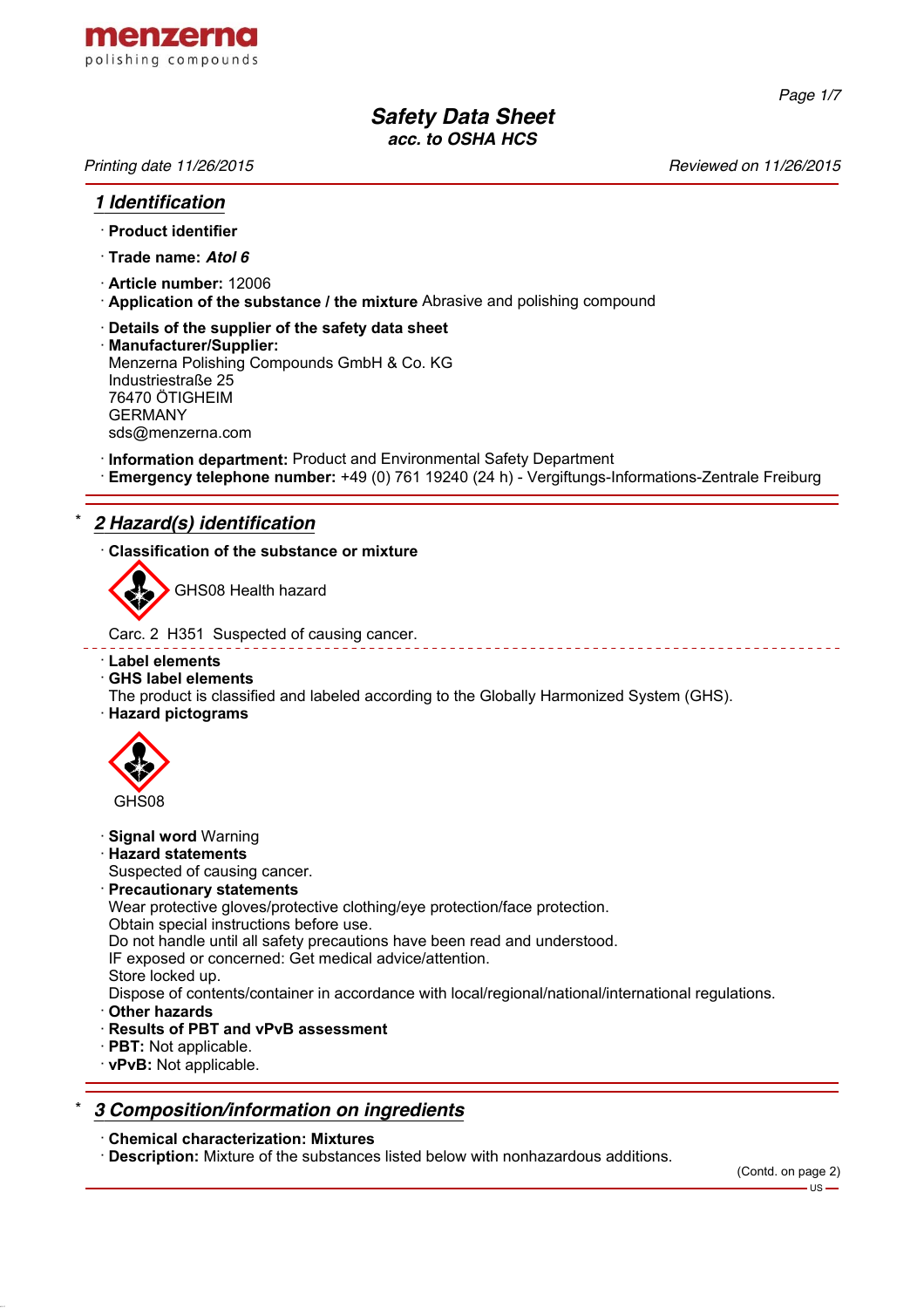

*Page 2/7*

# *Safety Data Sheet acc. to OSHA HCS*

*Printing date 11/26/2015 Reviewed on 11/26/2015*

**Trade name:** *Atol 6*

|                         |                                                |                         | (Contd. of page 1) |
|-------------------------|------------------------------------------------|-------------------------|--------------------|
| · Dangerous components: |                                                |                         |                    |
|                         | 8002-74-2 Paraffin waxes and Hydrocarbon waxes |                         | 10-<25%            |
|                         | 13463-67-7 titanium dioxide                    | $\otimes$ Carc. 2, H351 | $0.1 - 2.5\%$      |

### *4 First-aid measures*

- · **Description of first aid measures**
- · **General information:** No special measures required.
- · **After inhalation:** Supply fresh air; consult doctor in case of complaints.
- · **After skin contact:** Immediately wash with water and soap and rinse thoroughly.

If skin irritation continues, consult a doctor.

- · **After eye contact:**
- Rinse opened eye for several minutes under running water. If symptoms persist, consult a doctor.
- · **After swallowing:**
- Rinse out mouth and then drink plenty of water.
- If symptoms persist consult doctor.
- · **Information for doctor:**
- · **Most important symptoms and effects, both acute and delayed** No further relevant information available.
- · **Indication of any immediate medical attention and special treatment needed** Treat according to symptoms.

### *5 Fire-fighting measures*

- · **Extinguishing media**
- · **Suitable extinguishing agents:** Water spray, foam, dry powder or carbon dioxide.
- · **For safety reasons unsuitable extinguishing agents:** Water with full jet
- · **Special hazards arising from the substance or mixture** Nitrogen oxides (NOx)
- · **Advice for firefighters**
- · **Protective equipment:**

Wear self-contained respiratory protective device.

Wear fully protective suit.

## *6 Accidental release measures*

· **Personal precautions, protective equipment and emergency procedures**

Use respiratory protective device against the effects of fumes/dust/aerosol.

Keep unnecessary personnel away. Ensure adequate ventilation. Use personal protection recommended in section 8.

- · **Environmental precautions:** Do not allow to enter sewers/ surface or ground water.
- · **Methods and material for containment and cleaning up:** Pick up mechanically.

**Reference to other sections** 

- See Section 7 for information on safe handling.
- See Section 8 for information on personal protection equipment.

See Section 13 for disposal information.

## *7 Handling and storage*

- · **Handling:**
- · **Precautions for safe handling**

Ensure good ventilation/exhaustion at the workplace.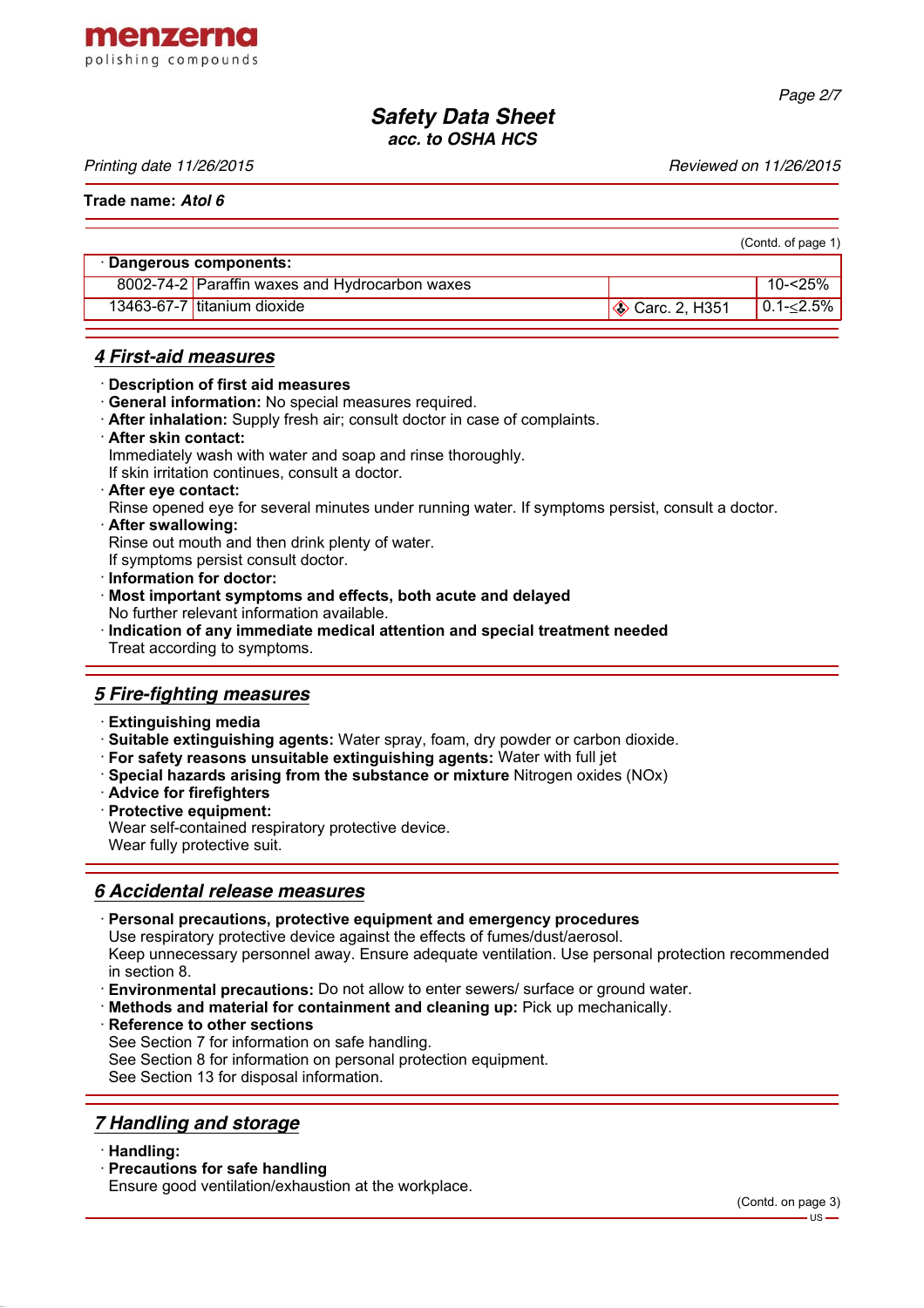

# *Safety Data Sheet acc. to OSHA HCS*

*Printing date 11/26/2015 Reviewed on 11/26/2015*

#### **Trade name:** *Atol 6*

Prevent formation of dust.

· **Information about protection against explosions and fires:** No special measures required.

- · **Conditions for safe storage, including any incompatibilities**
- · **Storage:**

· **Requirements to be met by storerooms and receptacles:**

Store in a well-ventilated place. Storage temperature: between 15 °C and 25 °C.

· **Information about storage in one common storage facility:** Not required.

· **Further information about storage conditions:** None.

· **Specific end use(s)** No further relevant information available.

# \* *8 Exposure controls/personal protection*

· **Additional information about design of technical systems:** No further data; see item 7.

|  |  | <b>Control parameters</b> |
|--|--|---------------------------|
|--|--|---------------------------|

|                                                                        | <u>sona or paramotoro</u>                                                                 |  |  |
|------------------------------------------------------------------------|-------------------------------------------------------------------------------------------|--|--|
| Components with limit values that require monitoring at the workplace: |                                                                                           |  |  |
| 8002-74-2 Paraffin waxes and Hydrocarbon waxes                         |                                                                                           |  |  |
|                                                                        | REL Long-term value: $2 \text{ mg/m}^3$                                                   |  |  |
|                                                                        | TLV Long-term value: $2 \text{ mg/m}^3$                                                   |  |  |
| 13463-67-7 titanium dioxide (0.6%)                                     |                                                                                           |  |  |
|                                                                        | PEL Long-term value: 15 <sup>*</sup> mg/m <sup>3</sup><br>*total dust                     |  |  |
|                                                                        | REL See Pocket Guide App. A                                                               |  |  |
|                                                                        | TLV   Long-term value: 10 mg/m <sup>3</sup><br>withdrawn from NIC                         |  |  |
|                                                                        | Additional information: The lists that were valid during the creation were used as basis. |  |  |

· **Exposure controls**

- · **Personal protective equipment:**
- · **General protective and hygienic measures:**

Wash hands before breaks and at the end of work.

- Do not eat or drink while working.
- · **Breathing equipment:** Use suitable respiratory protective device in case of insufficient ventilation.
- · **Protection of hands:**

Protective gloves are recommended.

The glove material has to be impermeable and resistant to the product/ the substance/ the preparation. Due to missing tests no recommendation to the glove material can be given for the product/ the preparation/ the chemical mixture.

Selection of the glove material on consideration of the penetration times, rates of diffusion and the degradation

#### · **Material of gloves**

The selection of the suitable gloves does not only depend on the material, but also on further marks of quality and varies from manufacturer to manufacturer. As the product is a preparation of several substances, the resistance of the glove material can not be calculated in advance and has therefore to be checked prior to the application.

#### **Penetration time of glove material**

The exact break through time has to be found out by the manufacturer of the protective gloves and has to be observed.

· **Eye protection:** Safety glasses

(Contd. of page 2)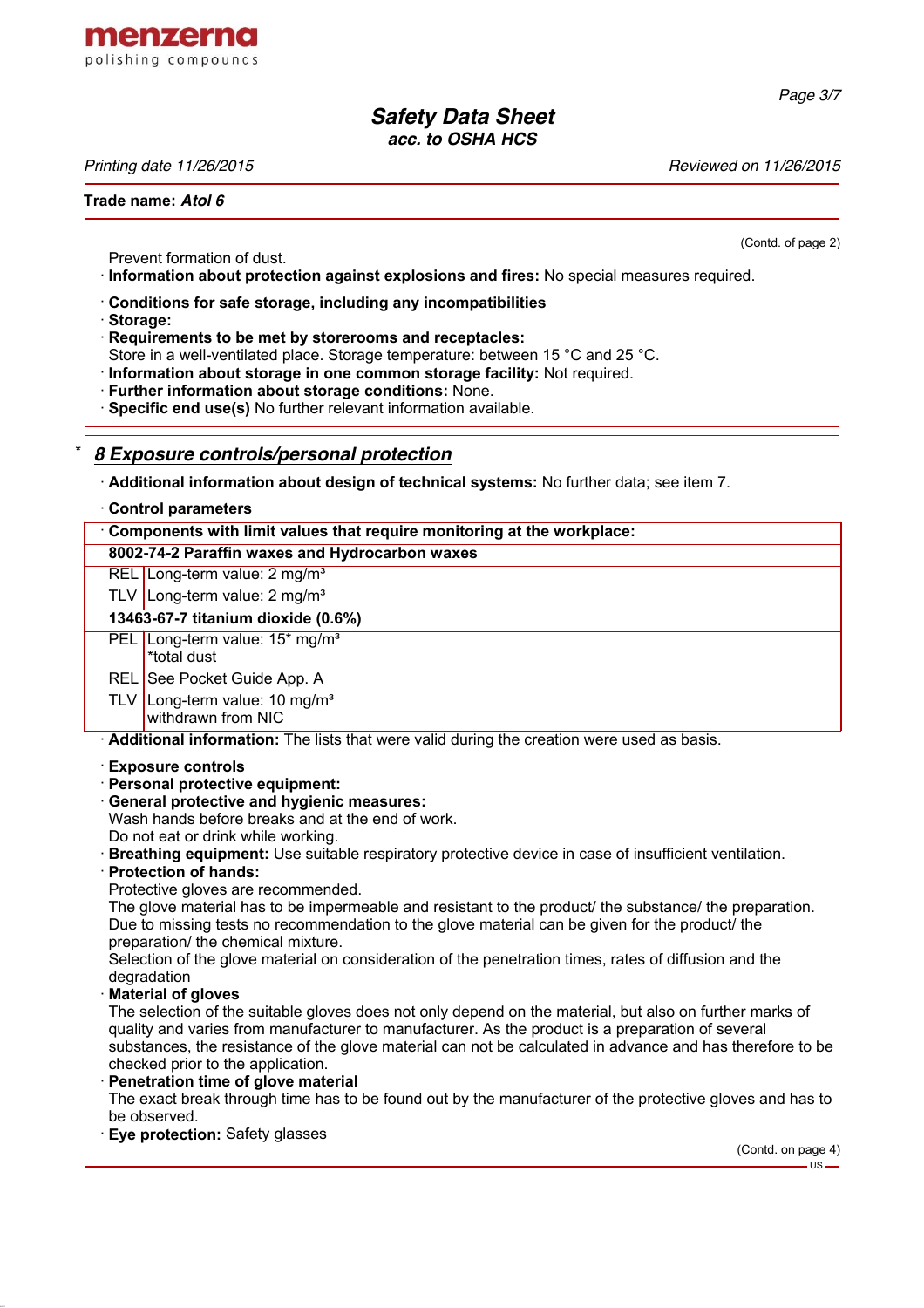

*Safety Data Sheet acc. to OSHA HCS*

*Printing date 11/26/2015 Reviewed on 11/26/2015*

(Contd. of page 3)

**Trade name:** *Atol 6*

· **Body protection:** Protective work clothing

|                                                                                                   | 9 Physical and chemical properties            |  |  |  |
|---------------------------------------------------------------------------------------------------|-----------------------------------------------|--|--|--|
| Information on basic physical and chemical properties<br><b>General Information</b>               |                                               |  |  |  |
| · Appearance:<br>Form:                                                                            | Solid                                         |  |  |  |
| Color:                                                                                            | <b>Beige</b>                                  |  |  |  |
| Odor:                                                                                             | Characteristic                                |  |  |  |
| <b>Odour threshold:</b>                                                                           | Not determined.                               |  |  |  |
| · pH-value:                                                                                       | Not applicable.                               |  |  |  |
| Change in condition<br><b>Melting point/Melting range:</b><br><b>Boiling point/Boiling range:</b> | Undetermined.<br>$> 100 °C$ ( $> 212 °F$ )    |  |  |  |
| · Flash point:                                                                                    | $> 100 °C$ ( $> 212 °F$ )                     |  |  |  |
| · Flammability (solid, gaseous):                                                                  | Not determined.                               |  |  |  |
| Decomposition temperature:                                                                        | Not determined.                               |  |  |  |
| · Auto igniting:                                                                                  | Product is not selfigniting.                  |  |  |  |
| Danger of explosion:                                                                              | Product does not present an explosion hazard. |  |  |  |
| · Density:                                                                                        | Not determined.                               |  |  |  |
| · Relative density                                                                                | Not determined.                               |  |  |  |
| · Vapour density                                                                                  | Not applicable.                               |  |  |  |
| <b>Evaporation rate</b>                                                                           | Not applicable.                               |  |  |  |
| · Solubility in / Miscibility with                                                                |                                               |  |  |  |
| Water:                                                                                            | Insoluble.                                    |  |  |  |
| · Partition coefficient (n-octanol/water): Not determined.                                        |                                               |  |  |  |
| · Viscosity:                                                                                      |                                               |  |  |  |
| Dynamic:                                                                                          | Not applicable.                               |  |  |  |
| Kinematic:                                                                                        | Not applicable.                               |  |  |  |
| <b>Other information</b>                                                                          | No further relevant information available.    |  |  |  |

## *10 Stability and reactivity*

· **Reactivity** None under normal conditions.

- · **Chemical stability**
- · **Thermal decomposition / conditions to be avoided:**
- No decomposition if used according to specifications.
- · **Possibility of hazardous reactions** No dangerous reactions known.
- · **Conditions to avoid** No further relevant information available.
- · **Incompatible materials:** No further relevant information available.
- · **Hazardous decomposition products:** No dangerous decomposition products known.

(Contd. on page 5)

 $-$ us —

*Page 4/7*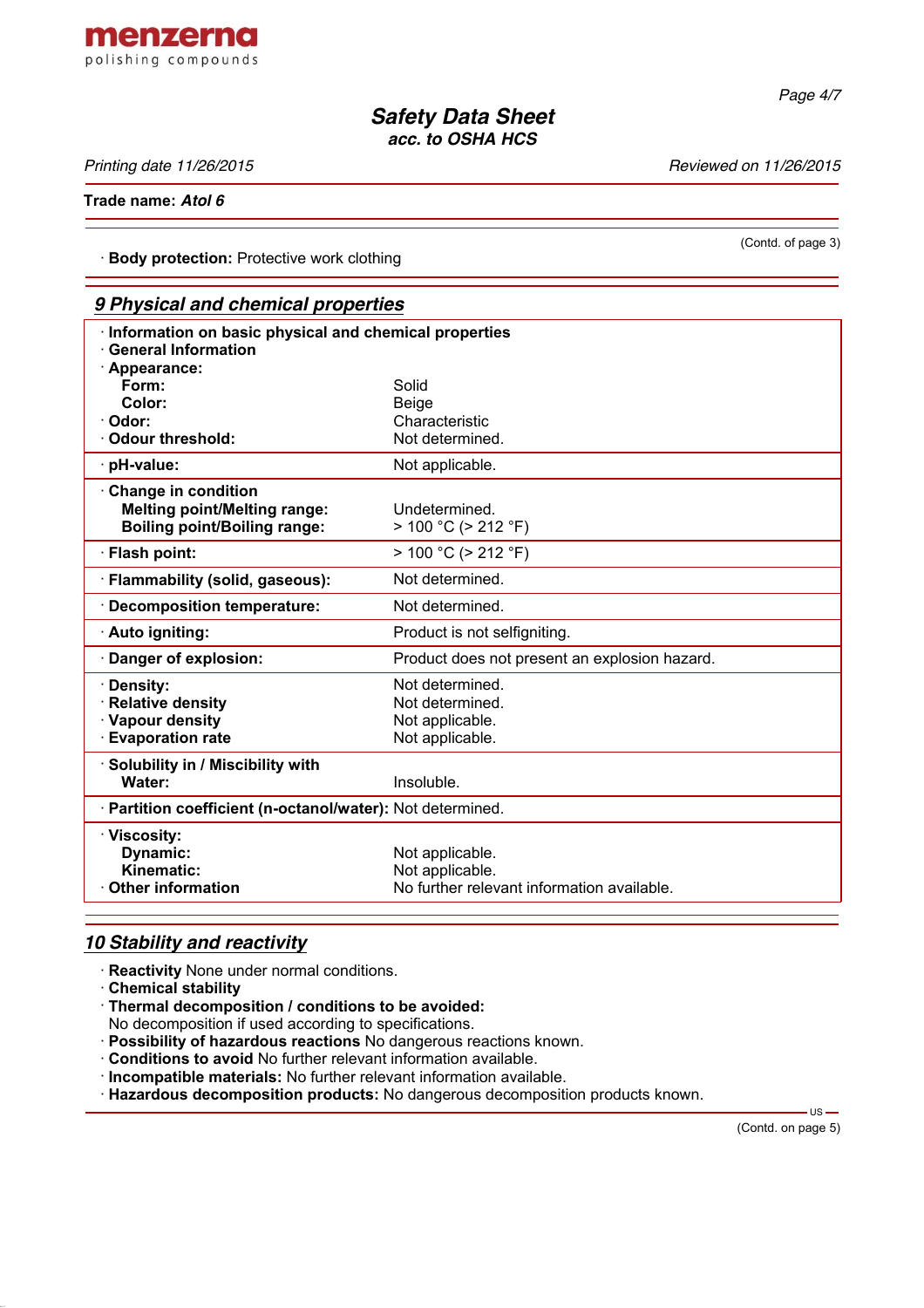

*Page 5/7*

# *Safety Data Sheet acc. to OSHA HCS*

*Printing date 11/26/2015 Reviewed on 11/26/2015*

**Trade name:** *Atol 6*

(Contd. of page 4)

 $US -$ 

## \* *11 Toxicological information*

· **Information on toxicological effects**

- · **Acute toxicity:**
- · **Primary irritant effect:**
- · **on the skin:** No irritant effect.
- · **on the eye:** No irritating effect.
- · **Sensitization:** No sensitizing effects known.
- · **Additional toxicological information:**

#### · **OSHA-Ca (Occupational Safety & Health Administration)**

None of the ingredients is listed.

## \* *12 Ecological information*

- · **Toxicity**
- · **Aquatic toxicity:** No further relevant information available.
- · **Persistence and degradability** No further relevant information available.
- · **Behavior in environmental systems:**
- · **Bioaccumulative potential** No further relevant information available.
- · **Mobility in soil** No further relevant information available.
- · **Additional ecological information:**
- · **General notes:**

Do not allow undiluted product or large quantities of it to reach ground water, water course or sewage system.

#### · **Results of PBT and vPvB assessment**

- · **PBT:** Not applicable.
- · **vPvB:** Not applicable.

· **Other adverse effects** No further relevant information available.

### *13 Disposal considerations*

#### · **Waste treatment methods**

· **Recommendation:**

Must not be disposed of together with household garbage. Do not allow product to reach sewage system. Must be specially treated adhering to official regulations.

· **Waste disposal key:**

Waste codes should be determined in consultation with the customer, supplier and disposal.

· **Uncleaned packagings:**

· **Recommendation:** Disposal must be made according to official regulations.

| <b>14 Transport information</b>                        |      |                    |
|--------------------------------------------------------|------|--------------------|
| ⋅ UN-Number<br>DOT, ADR, ADN, IMDG, IATA               | Void |                    |
| · UN proper shipping name<br>DOT, ADR, ADN, IMDG, IATA | Void |                    |
| · Transport hazard class(es)                           |      |                    |
| · DOT, ADR, ADN, IMDG, IATA<br>· Class                 | Void |                    |
|                                                        |      | (Contd. on page 6) |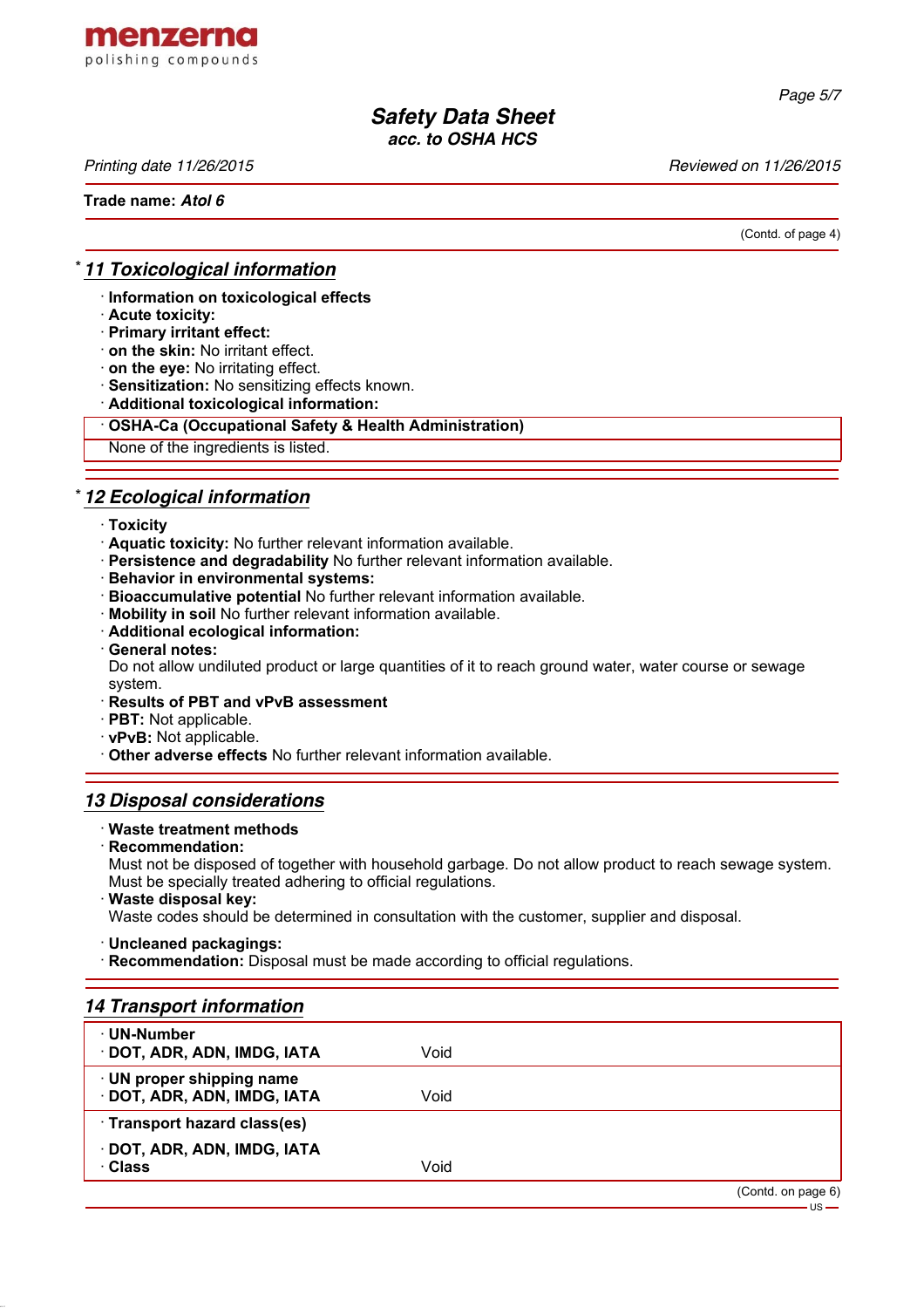

*Safety Data Sheet acc. to OSHA HCS*

*Printing date 11/26/2015 Reviewed on 11/26/2015*

**Trade name:** *Atol 6*

|                                                                                               |                 | (Contd. of page 5) |
|-----------------------------------------------------------------------------------------------|-----------------|--------------------|
| · Packing group<br>· DOT, ADR, IMDG, IATA                                                     | Void            |                    |
| · Environmental hazards:<br>· Marine pollutant:                                               | No              |                    |
| · Special precautions for user                                                                | Not applicable. |                    |
| Transport in bulk according to Annex II of<br>MARPOL73/78 and the IBC Code<br>Not applicable. |                 |                    |
| · UN "Model Regulation":                                                                      | Void            |                    |
|                                                                                               |                 |                    |

## \* *15 Regulatory information*

· **Safety, health and environmental regulations/legislation specific for the substance or mixture** Regulation 1907/2006/EC, REACH concerning the Registration, Evaluation, Authorisation and Restriction of Chemicals. Regulation 453/2010/EU, REACH as amended. Regulation 1272/2008/EC, on Classification, Labelling and Packaging of substances and mixtures. · **Sara** · **Section 355 (extremely hazardous substances):** None of the ingredients is listed. · **Section 313 (Specific toxic chemical listings):** None of the ingredients is listed. · **TSCA (Toxic Substances Control Act):** All ingredients are listed. · **Proposition 65** · **Chemicals known to cause cancer:** None of the ingredients is listed. · **Chemicals known to cause reproductive toxicity for females:** None of the ingredients is listed. · **Chemicals known to cause reproductive toxicity for males:** None of the ingredients is listed. · **Chemicals known to cause developmental toxicity:** None of the ingredients is listed. · **EPA (Environmental Protection Agency)** None of the ingredients is listed. · **TLV (Threshold Limit Value established by ACGIH)** 13463-67-7 titanium dioxide A4 and the A4 and the A4 and the A4 and the A4 and the A4 and the A4 and the A4 and the A4 and the A4 and the A4 and the A4 and the A4 and the A4 and the A4 and the A4 and the A4 and the A4 and · **NIOSH-Ca (National Institute for Occupational Safety and Health)** 13463-67-7 titanium dioxide · **GHS label elements**

The product is classified and labeled according to the Globally Harmonized System (GHS).

(Contd. on page 7) -us-

*Page 6/7*